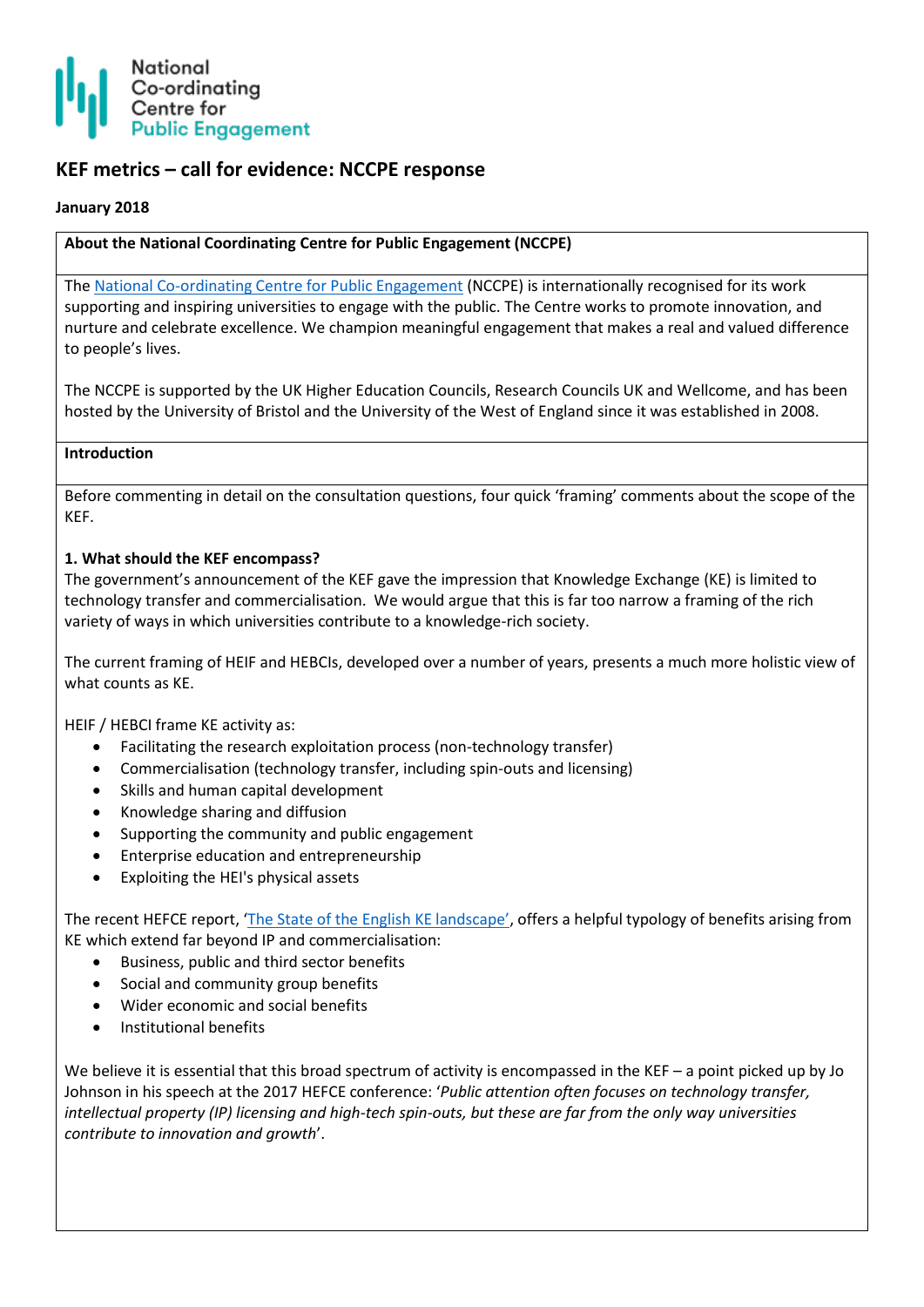### **2. How might the KEF align with other frameworks?**

The government's letter to HEFCE implies that KE is distinctive in its focus on the **exploitation** of knowledge, distinct from research (which **generates** knowledge) and teaching (which **transmits** knowledge).

If this framing is accepted, then both the REF and the TEF monitor knowledge exchange, as they don't just assess the quality of research or teaching, but also seek to assess the wider social outcomes arising from research and teaching (by assessing research impact in the REF; and student employability and transferable skills in the TEF).

Therefore assessing the exploitation of knowledge isn't the sole preserve of the KEF. It needs to be framed in a way that aligns intelligently with what the TEF and REF are already set up to assess.

To clarify how these frameworks might be understood to work together we think that it is useful to draw on the Treasury Magenta Book guidance on evaluation, which encourages the use of 'logic modelling' to break down assumptions about how impact is realised from 'inputs' which translate into activities which realise 'outcomes' and 'impacts'.

In approaching this consultation, we have used this logical framework to try to map how the KEF might be framed to deliver a distinctive and meaningful assessment that is complementary to the other frameworks.

Figure one represents what the REF and TEF currently assess; and the focus of HEIF strategies and HEBCI survey, the current mechanisms for monitoring KE. What this comparison reveals is that there are currently 'gaps' in the intelligence which is being generated which the KEF could address. In particular, the KEF can provide illumination about:

- The 'inputs' that different HEIs utilise to underpin their knowledge building activities
- How these different activities integrate and align to provide a coherent programme of activity to apply knowledge for public benefit
- The local, regional, national and international contribution of the HEI



*FIGURE 1: Mapping the REF, TEF, HEIF and HEBCIs*

As well as helping us to identify **gaps** in the current data we collect, the KEF can also help us to address questions about how these various knowledge building activities **work together** to contribute to society.

The questions it can help answer include:

- What is the HE Provider (HEP) doing to ensure the collective 'knowledge building' activities are greater than the sum of their parts?
- How are they 'adding value' what are they doing in addition to research and teaching to maximise the value they generate for society from the knowledge that they help to generate?
- What distinctive contribution are they making to their city / region and beyond?
- How does their activity compare with similar institutions?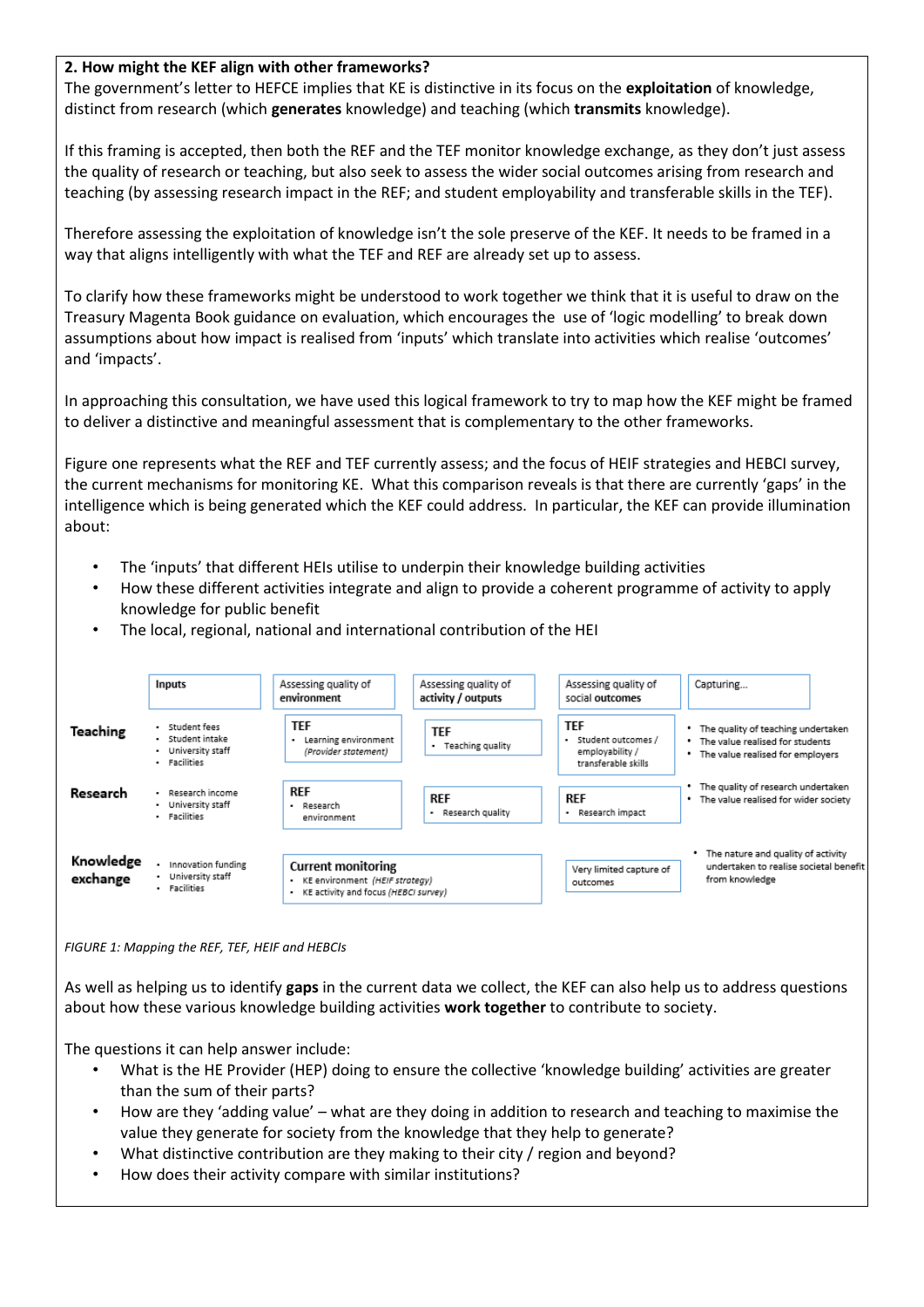While HEIF (and the strategy setting process) and the HEBCI survey generate some rich data that can help address these questions, the development of the KEF provides a useful opportunity to address more holistically the intelligence needed to better understand the effectiveness of current investments and activity.

## **3. What is the purpose of the KEF?**

There is a risk that the KEF is expected to do too many different things. The government's announcement implies that the KEF could serve several functions:

- As a self-improvement tool for the sector, allowing individual HEP's to identify areas where they can improve their performance
- As a culture change tool, to encourage more productive interactions between HE providers and civil society
- As a mechanism to allocate funding
- As a gateway to provide non HE partners and publics with useful intelligence about the sector to inform their understanding of it and interactions with it

We suggest that these are potentially in conflict with each other and will need careful consideration as the KEF is further developed.

### **4. Metrics or data?**

If the KEF is framed as an intervention to better harvest and interpret metrics about HE performance, it risks becoming a blunt instrument.

If it is framed as a response to the potential of data to transform strategy, decision-making and practice in the sector, then it opens up a very different development pathway. The HE sector currently lags far behind how other sectors – like Health, commerce and charities – are using data to transform their responsiveness and success. The KEF provides the opportunity to step back and consider much more creatively how we could be utilising data, visualising it and sharing it to improve our work and its impact.

We recommend that the KEF be approached as the development of a digital service, rather an as a policy instrument. The government's [digital service standard](https://www.gov.uk/service-manual/user-research/start-by-learning-user-needs) provides a robust methodology to help inform how such a service should be developed. Core to this standard is the expectation that the developers of any such project can:

- show that they have a deep knowledge of who their users are
- explain how they've designed the service to reflect their users' needs
- be able to provide evidence to support their understanding of users and their needs

Given the aspirations for the KEF, we would argue that the development process should be articulated differently, with an emphasis placed much more firmly on the needs of users of the KEF than is currently the case. We strongly recommend this way forward.

**1. What approaches and data need to be used to ensure a fair and meaningful comparison between different universities, taking into account factors that might impact individual institution's knowledge exchange performance (such as research income, size or local economic conditions), whilst allowing identification of relative performance? How should benchmarking be used?**

We argue that the KEF can provide a really useful focus on the 'inputs' and 'context' for HEP's knowledge exchange activities. These are not currently considered holistically through other reporting or benchmarking processes.

A number of indicators could be used to provide a robust set of variables to draw meaningful comparisons between HEPs and their different contexts. These include: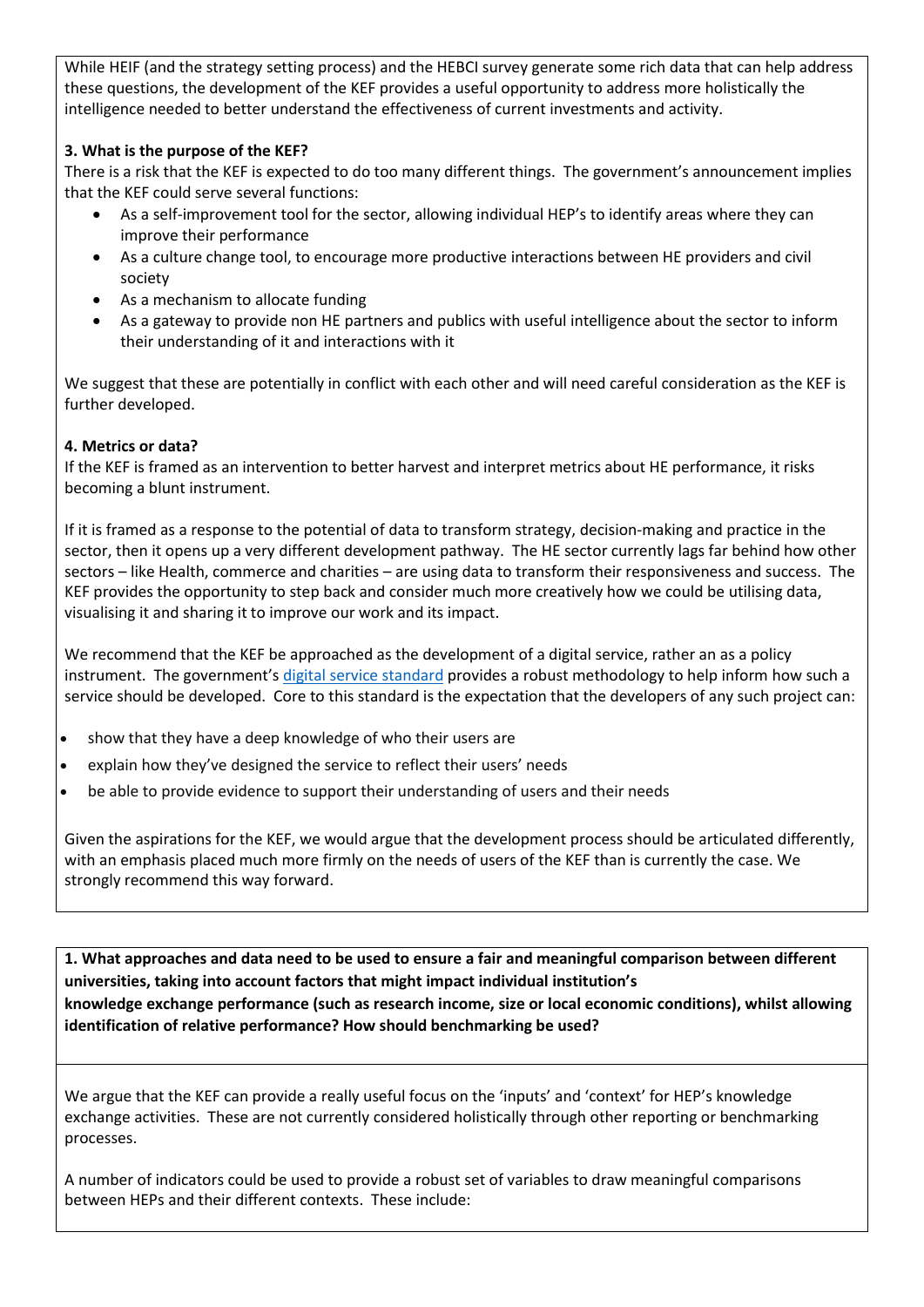#### **Income**

- Research income
- Innovation funding
- Business and community services
- IP income / spin off activity
- Widening participation income
- Regeneration income
- Teaching income
- Other investment

### **Staff and students**

- Size / make up of staff body
- Size / make up of student body
- Disciplinary focus

### **Location**

- Local economic conditions
- Local indices of deprivation

We consider later the value of 'process' indicators, which capture the investment HEPs are making in support activities for KE, including for instance investment in brokerage roles.

Careful modelling of a selection of such indicators could be piloted to develop a robust approach which earns the confidence of the sector and our stakeholders. It would allow meaningful comparisons between HEPs, on different axes, with weighting of variables in the user's control. HEPs need to be empowered to choose the metrics and weightings that best represent their own KE mission, and that take account of the individual contexts in which they operate (e.g. size, local economic conditions and research income). We would point to the use of such benchmarking by the NHS [Right Care initiative,](https://www.england.nhs.uk/rightcare/what-is-nhs-rightcare/) which has developed 12 indicators to allow different commissioning groups to be intelligently compared against a range of Health Pathways. This programme could provide a very useful model for the KEF. It is firmly focused on quality improvement.

It is important to return to the question of what the KEF is for (and who is it for)? What are the questions it is seeking to answer, for whom? This will radically affect considerations of which indicators are meaningful and useful. Some of the choices include:

- to inform funders / government about the allocation of funding, in which case the KEF needs to illuminate the effective deployment of resources to deliver results
- to gather intelligence about the distinctive focus of institutional activity to allow useful comparisons to be drawn
- to provide useful intelligence about the relative efficacy of different methods and approaches
- to inform potential partners about the distinctive strengths and areas of expertise of different HEPs

We would argue that there is considerable work to be done to clarify the purposes and audiences for the KEF, and their distinctive needs and expectations, before specific indicators are settled upon. Without this work we risk putting the cart before the horse.

### **2. Other than HE-BCI survey data, what other existing sources of data could be used to inform a framework, and how should it be used?**

As we mentioned in our introductory comments, the REF and TEF both measure aspects of KE. The REF is focused on measuring research impact; the TEF on student employability. It is also worth mentioning the Student Opportunities Outcomes Framework, which also provides data about widening participation and social mobility.

We suggest that both the REF and the TEF (and the SOOF) could be intelligently mined to release useful data to inform the KEF.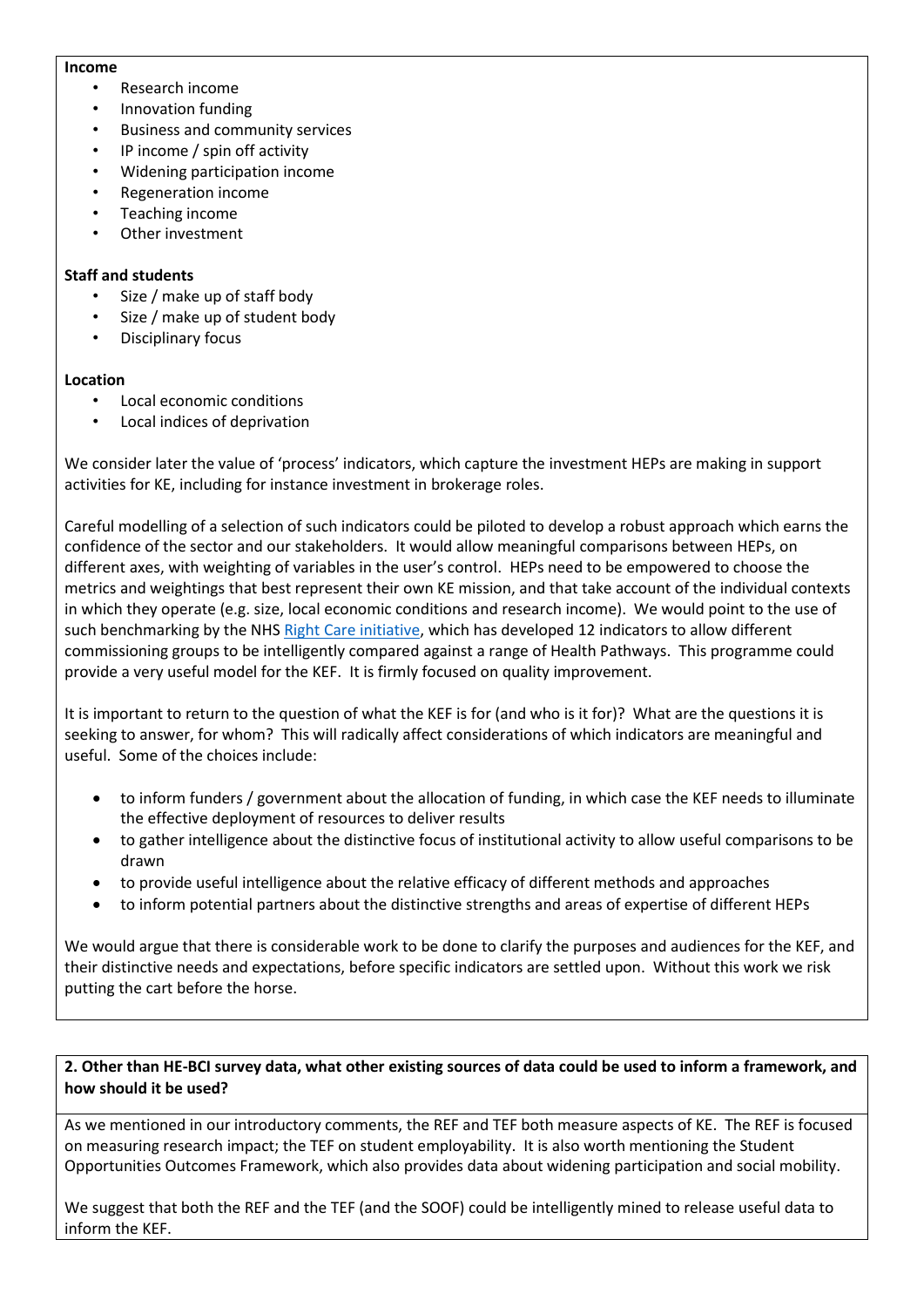Other sources of data include:

- HEIF funding allocations
- HEBCI survey data
- RCUK Quality Assurance
- ResearchFish
- ONS data
- Census data
- Research funding: CORDIS (EU funding), Gateway to Research, Innovate UK
- Contextual data from HESA on size and shape of HEIs
- Impact Acceleration Account reporting

Income for regeneration purposes might also provide a useful proxy measure of the local importance of a HEP in the delivery of an area's local productivity and resilience. Such funds (e.g. ESF, ERDF, Growth Deal and related regeneration funds) are targeted by local enterprise partnerships at investment to drive sustainable economic growth, and entail significant due processes in the allocation of funds. Income measures of this type would also signal a clear commitment of partners to the HEP in underpinning the prosperity of a locality and in supporting growth and renewal in areas most 'left behind' – a key priority for the Industrial Strategy.

### [HEFCE, 2015 "Universities as anchor institutions"](file:///C:/Users/p-manners/AppData/Local/Microsoft/Windows/Temporary%20Internet%20Files/Content.Outlook/LPM27NO2/blog.hefce.ac.uk/2015/03/16/universities-as-anchor-institutions/)

This relevant blog post identifies the 4 key ways that universities typically 'contribute to local economic growth' and as such it could be helpful that these dimensions be considered within the KEF metrics: engagement with local schools; local skills agenda; social innovation and social enterprise [e.g. bringing together universities and local partners: businesses, community groups, local government and health authorities to test out different solutions].

We note, also, the cautions issued against the misuse of quantitative metrics outlined in the Stern report on REF, the Metric Tide report, the McMillan Group report 'Good practice in technology transfer commercialisation'.

We think that it would be impossible for metrics alone to provide a sufficiently nuanced and intelligent representation of the complex processes involved in KE, and the vital role played by context, values and purposes. Some form of more qualitative interpretation will be needed (e.g. case studies and narrative overviews with peer review), as has been clearly evidenced through both the TEF and REF. Indeed, content from the revised REF Environment statement and TEF provider submissions might usefully be carried through to the KEF.

In particular, we would recommend the use of self-assessment frameworks like the [NCCPE's EDGE tool](https://www.publicengagement.ac.uk/support-engagement/strategy-and-planning/edge-tool), which was developed to allow institutions to benchmark their support for public engagement. Such 'maturity matrices' identify the critical determinants of effective strategy and delivery and invite institutions to map their own activity against them. The NCCPE's EDGE tool could provide the basis for a KE self-assessment matrix which invites HEPs to describe how they organise and support KE in the context of their mission for serving the public good (e.g. senior management responsibilities; mechanisms for connecting teaching and research in support of KE; reward and recognition for academic and professional staff for KE; investment in facilities such as business incubators and community helpdesks; procedure for monitoring and evaluating KE outcomes, including feedback from users and beneficiaries; collaborations with other actors and agencies, including other HEIs and FE, in meeting local challenges and opportunities).

### **3. What new (or not currently collected) data might be useful to such a framework?**

Given that narrative will always be necessary to contextualise KE, a close analysis of the current data collected by HEBCIs and HEIF strategies reveals a number of gaps and opportunities to identify new, meaningful metrics which better illuminate the knowledge exploitation process.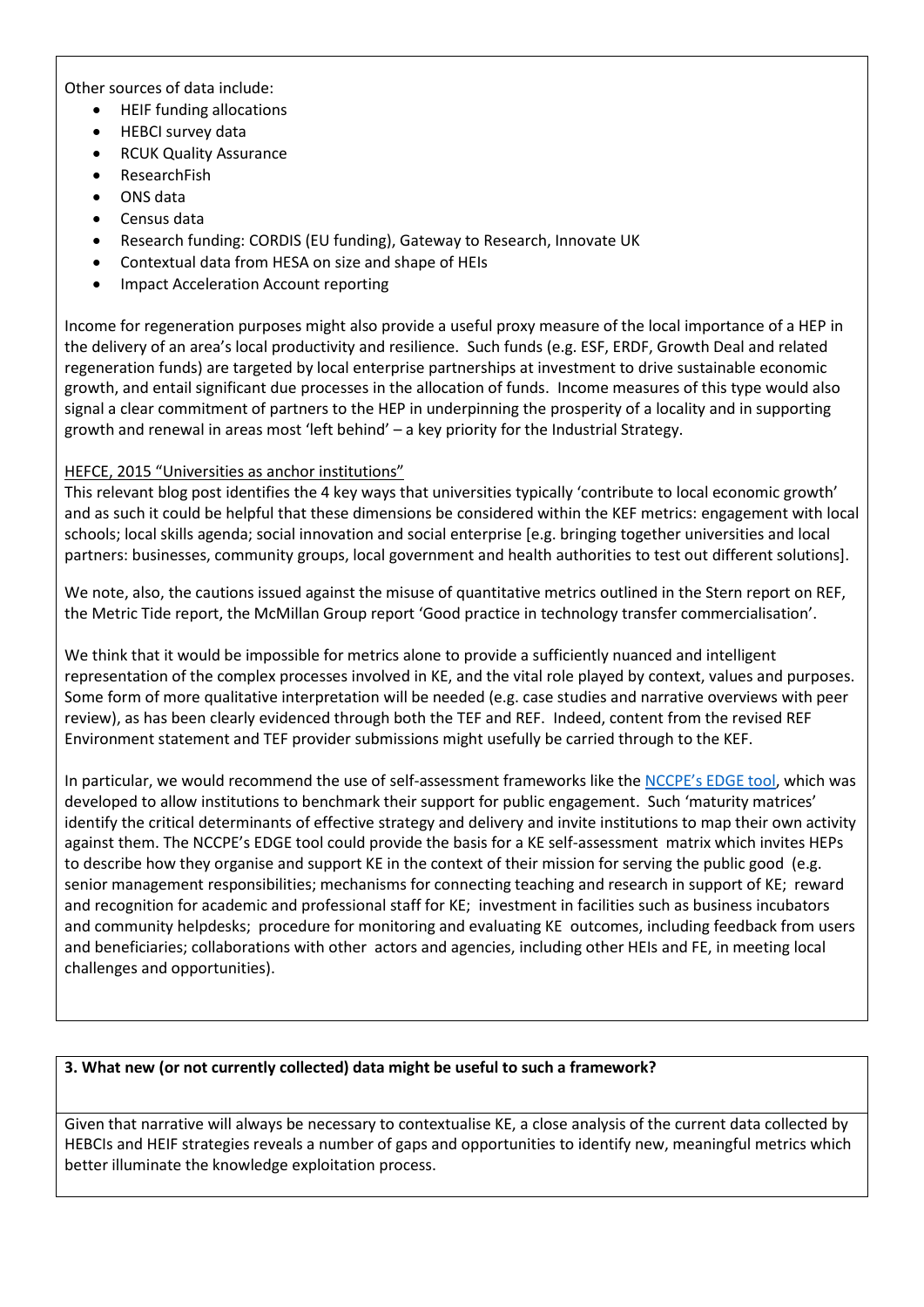In particular for public engagement, the current indicators collected by HEBCIs are very narrow and limited in value (e.g. attendance at events). Two NCCPE publications have addressed the challenges of identifying feasible indicators:

- [Auditing, benchmarking and evaluating public engagement](https://www.publicengagement.ac.uk/sites/default/files/publication/evaluatingpublicengagement_1.pdf) (NCCPE, 2009)
- [Through a glass darkly: measuring the social value of universities](https://www.publicengagement.ac.uk/sites/default/files/publication/80096_nccpe_social_value_report.pdf) (NCCPE, 2011)

It is helpful to return to figure 1 from the introduction at this point. The 'logic model' framework provides a helpful device for isolating critical building blocks of effective knowledge exchange, and the evidence that could be used to critically assess the process:

| Inputs: How can we best characterise the<br>context within which the HEP works and<br>understand the resources and assets at their<br>disposal? | We have suggested possible indicators in our response to<br>question 1.                                                                                                                                                                                                                                                                                                                                                                                                                                                                                                                                                                                                                                                                                                                                                                                                                                                                                                                                                                                                                                                                                                                                                                                                                                                                                                        |  |
|-------------------------------------------------------------------------------------------------------------------------------------------------|--------------------------------------------------------------------------------------------------------------------------------------------------------------------------------------------------------------------------------------------------------------------------------------------------------------------------------------------------------------------------------------------------------------------------------------------------------------------------------------------------------------------------------------------------------------------------------------------------------------------------------------------------------------------------------------------------------------------------------------------------------------------------------------------------------------------------------------------------------------------------------------------------------------------------------------------------------------------------------------------------------------------------------------------------------------------------------------------------------------------------------------------------------------------------------------------------------------------------------------------------------------------------------------------------------------------------------------------------------------------------------|--|
| Activities and associated outputs: How is<br>the HEP investing in activity to support<br>effective knowledge exchange?                          | There is an extensive body of literature outlining 'what works'<br>in KE, which could be mined to draw up a list of process<br>indicators. We suggest above that these would need<br>contextualising with narrative accounts, perhaps scaffolded by a<br>self-assessment matrix.<br>Building on the process indicators already captured in HEBCIs<br>we would suggest the following could be usefully developed as<br>indicators:<br>Make up of governing bodies (community<br>representation)<br>Staff acting as trustees or in other governance<br>capacities in external civil society organisations<br>Number of community / voluntary sector organisations<br>$\bullet$<br>supported by student volunteers / placements<br>Investment in brokerage<br>$\bullet$<br>Opening up university assets to community<br>$\bullet$<br>Community interaction - attendance at events;<br>exhibitions<br>Public involvement in research - advisory groups; other<br>investment<br>Community take up of skills and capacity building<br>Critical indicators of a HEP's own internal processes for<br>supporting KE include:<br>Clarity of purpose, expressed in strategic plans and<br>embodied in effective leadership<br>Reward and recognition for staff and students<br>$\bullet$<br>Investment in professional development to enhance<br>quality practice<br>Effective governance |  |
| <b>Outcomes:</b> What difference is the HEP<br>making through its KE activity?                                                                  | Close alignment with the ongoing development of the REF and<br>TEF will be essential in addressing this question.<br>The NCCPE has provided a detailed review of how outcomes<br>arising from public engagement were captured by REF 2014,<br>and we are developing a framework to inform REF 2021, which<br>identifies three key categories of impact:                                                                                                                                                                                                                                                                                                                                                                                                                                                                                                                                                                                                                                                                                                                                                                                                                                                                                                                                                                                                                        |  |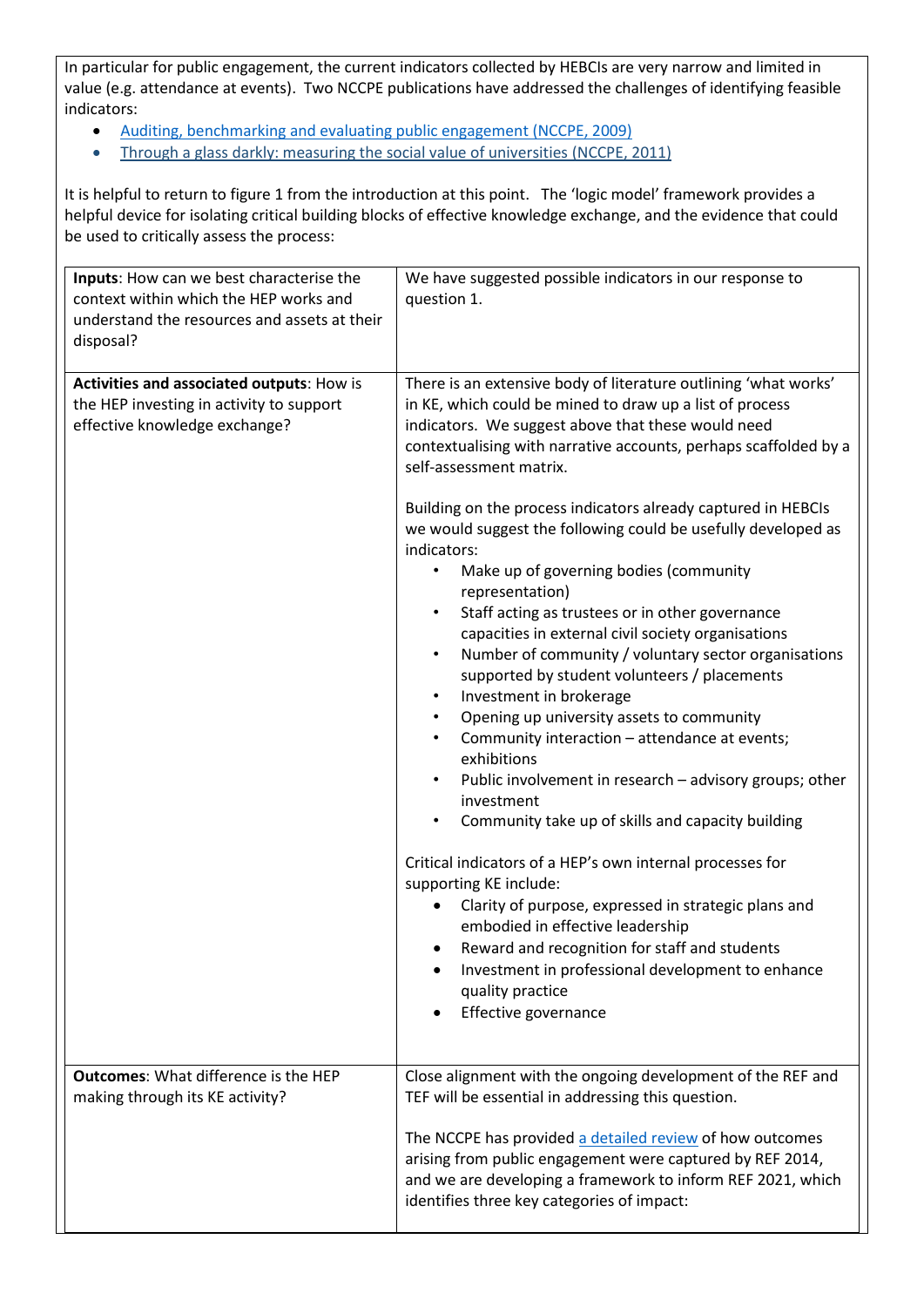| Conceptual impacts<br>Capacity building impacts<br>Instrumental impacts<br>$\bullet$                                                                                                                                                                                                               |
|----------------------------------------------------------------------------------------------------------------------------------------------------------------------------------------------------------------------------------------------------------------------------------------------------|
| For each of these we have described distinctive 'impact<br>pathways' which detail the typical steps involved in knowledge<br>exchange. Annex 1 includes a diagram representing these<br>pathways. We suggest that this approach could be usefully<br>adapted to inform the development of the KEF. |
| The intense activity to develop REF 2021 panel guidance over<br>the next 6 months will provide further helpful clarification of<br>meaningful outcome indicators.                                                                                                                                  |

# **4. How should KEF metrics be visualised to ensure they are simple, transparent and useful to a non-specialist audience?**

This question requires us to be clear on what the questions potential users of the KEF will have – those of government, businesses, community organisations, researchers and university managers (for instance) are all likely to be different. Without this it will be impossible to proceed with a robust design (see the reference to the government's [digital service standard](https://www.gov.uk/service-manual/user-research/start-by-learning-user-needs) above, which emphasises the essential part played by user involvement in such endeavours)

Typically, such a creative challenge would be solved through iteration and investigation, bringing community partners and knowledge 'users', data experts and creative programmers and designers together in 'hackathon' style events to explore possibilities.

What questions might non specialists have? We offer some suggestions below, but would urge that some careful consultation is undertaken to develop more evidenced insight into user needs.

- Employers might be interested in universities with an excellent reputation of delivering consultancy; or high quality undergraduates in their chosen field
- Charities might be keen to locate a particular area of expertise, and a predisposition to partnership and collaboration
- Policy makers outside BEIS / DfE might be keen to assess (for instance) areas of performance against their key outcome areas (health, culture, regeneration etc)
- Journalists might want insight into value for money; good news stories
- Local authorities might want to better understand the potential resources of their local HEIs; or to benchmark the performance of their local HEIs against those in other cities

Clearly the KEF could also provide a profoundly useful tool for people working within HEIs, and in policy making, to make better decisions about policy and practice. We need to develop a much better understanding of what these potential uses might be as well.

A very good way to stimulate the capture of such insight would be to look systematically at how other sectors are using data to improve their performance; to consider what works in these settings; and what might be transferable to HE. What this would be likely to reveal is that the ability to use data well requires very significant investment in capacity building and culture change. In considering the long term potential of the KEF, considerations of this nature will be vital. The role of organisations like Jisc, NCUB and the NCCPE could all be significant in supporting this.